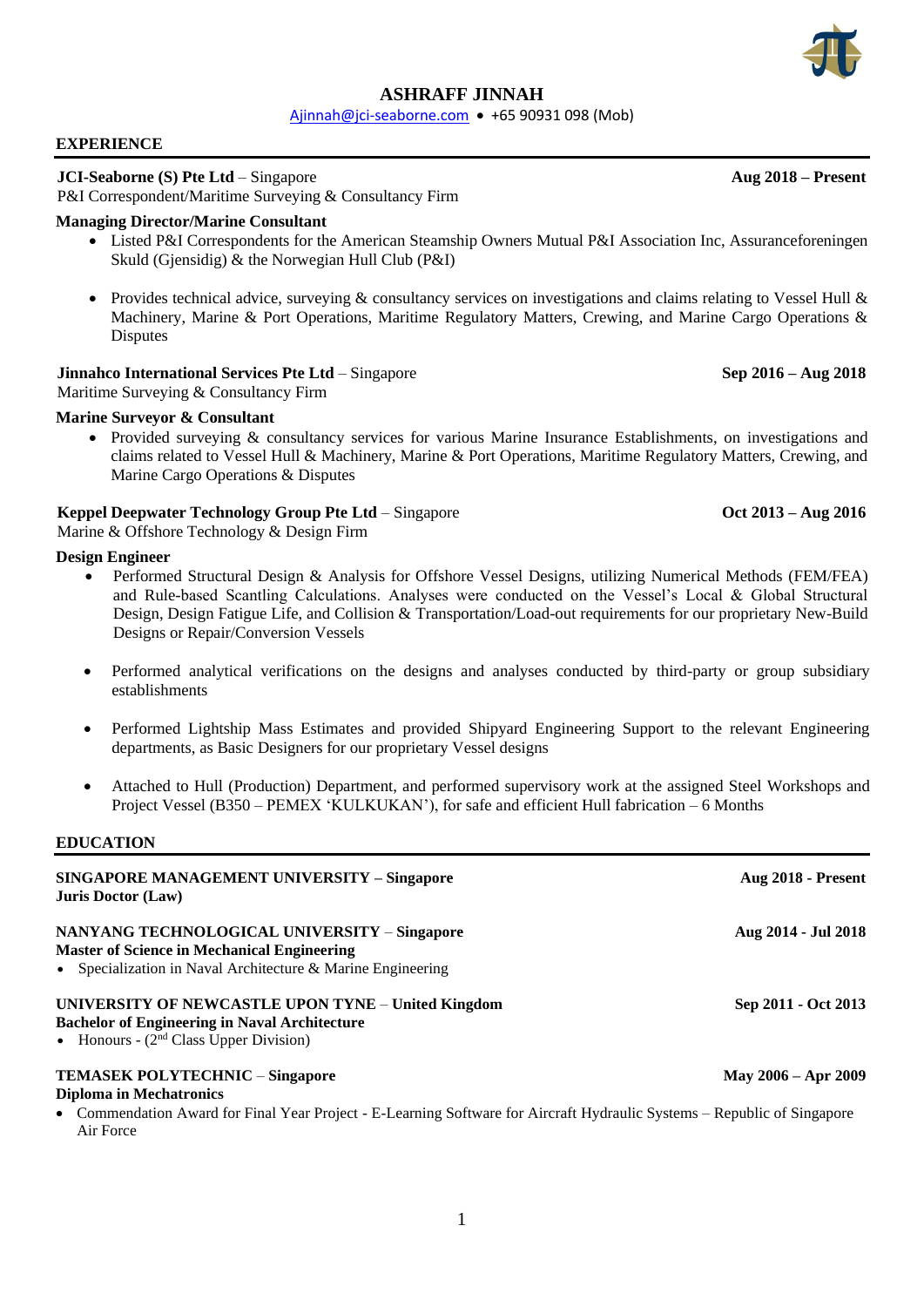

## **ASHRAFF JINNAH**

[Ajinnah@jci-seaborne.com](mailto:Ajinnah@jci-seaborne.com) • +65 90931 098 (Mob)

#### **INTERNSHIPS**

**Helmsman LLC –** Singapore **Jul 2021 – Aug 2021** Singapore-Based Law Firm

## **Legal Intern**

• Assisted Counsels on disputes relating to a Shipbuilding Contract and Charter-party Breaches (Vessel Performance under Charter)

## **Watson Farley & Williams LLP (North America) –** United States of America **Jun 2019 – Jul 2019** International Law Firm

#### **Legal Intern**

• Legal Internship with the Dispute Resolution Team, with a primary focus on matters of Aviation and Maritime nature. Assisted lead Counsel (Of Counsel – Mr. Neil Quartaro) by:

1) Conducting legal research for on-going cases; &

- 2) Performing due diligence checks for a potential purchase of a maritime establishment.
- Included day-attachments at the Liberian Ship Registry (New York) and the United States District Court for the Southern District of New York, under the Honourable Senior Judge Loretta A. Preska
- Attended the New York State Bar Association International Bridging the Gap (17/18 June 2019)

#### **Sembcorp Marine, Sembawang Shipyard Pte. Ltd. – Singapore <b>Aug 2012** – Aug 2012 – Sep 2012 Shipbuilding & Repair Yard

## **Engineer Intern**

• Attached to various Vessel Repair Projects (LNG & Tanker Vessels) and Hull Fabrication Workshops

## **CERTIFICATIONS & LICENCES**

| <b>DNV Maritime Academy</b><br>Vetting Inspections                                                                               | 2022 |
|----------------------------------------------------------------------------------------------------------------------------------|------|
| <b>DNV Maritime Academy</b><br><b>MOU</b> Superintendent Course                                                                  | 2022 |
| <b>DNV Maritime Academy</b><br><b>ISM Lead Auditor Training</b>                                                                  | 2022 |
| <b>DNV Maritime Academy</b><br>Practical Incident Investigation and Root Cause Analysis                                          | 2022 |
| <b>DNV Maritime Academy</b><br>Company Security Officer (CSO) Training                                                           | 2022 |
| <b>DNV Maritime Academy</b><br><b>ISM-ISPS-MLC Internal Auditor Course</b>                                                       | 2021 |
| <b>DNV Maritime Academy</b><br>Superintendent Course                                                                             | 2021 |
| Nanyang Technological University - Centre for Professional and Continuing Education<br>Forensic Engineering Investigation Course | 2021 |